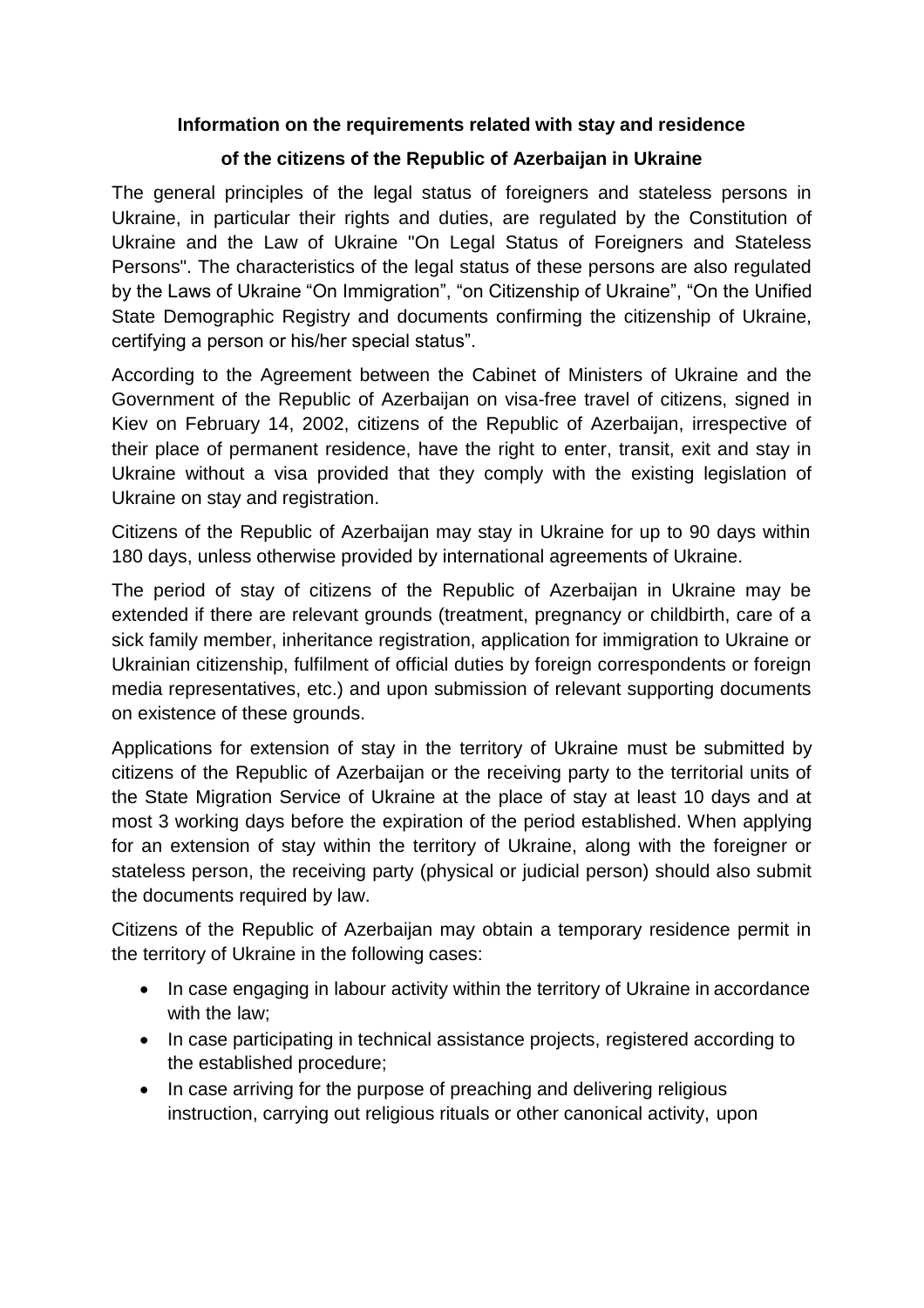invitation of religious organizations and in agreement with a public authority that performed registration of this religious organization;

- In case participating in the activity of branches, divisions, representative offices and other structural units of civil society (non-governmental) organizations of foreign states, registered according to the established procedure;
- In case of employment at representative offices of foreign business entities in Ukraine, registered according to the established procedure;
- In case carrying out cultural, scientific or educational activity on the basis and according to the procedure established by international agreements of Ukraine or special programmes, as well as participating in international and regional volunteer programmes or participating in the activity of organizations and institutions that engage volunteers on the basis of the Law of Ukraine on Volunteering, the information of which is present on the official website of Ministry of Social Policy of Ukraine;
- In case working as a correspondent or representative of foreign mass media outlets;
- In case the citizen of the Republic of Azerbaijan is the founder and/or participant and/or beneficiary owner (controller) of a legal entity registered in Ukraine and whose share of ownership in the authorized capital of the legal entity is not less than 100 thousand euros at the official exchange rate established by the National Bank on the date of a foreign investment;
- In case arriving in Ukraine for the purpose of study;
- In case arriving in Ukraine for the purpose of marriage and marrying the citizen of Ukraine during their legal stay on the territory of Ukraine;
- In case arriving in Ukraine for the purpose of marrying a foreigner or stateless person permanently staying in Ukraine;
- a person, which have been released from Migrant Accommodation Centres for foreigners and stateless persons illegally staying in Ukraine on the basis of the court decision to cancel decision on their detention or forced expulsion from Ukraine, or those who prior to expiration of the maximum period of their stay in such Centres have not been expelled from Ukraine due to the absence of travel document, transport connection with their country of origin or other reasons outside their control.

In order to obtain temporary residence permit the citizens of the Republic of Azerbaijan should submit the documents envisaged by the law to the territorial bodies/units of the State Migration Service of Ukraine at their place of residence and State Enterprise which falls under the jurisdiction of the State Migration Service of Ukraine no later than 15 working days before the date of expiration of their temporary stay period in the territory of Ukraine.

Temporary residence permit is issued for one year, except for the following: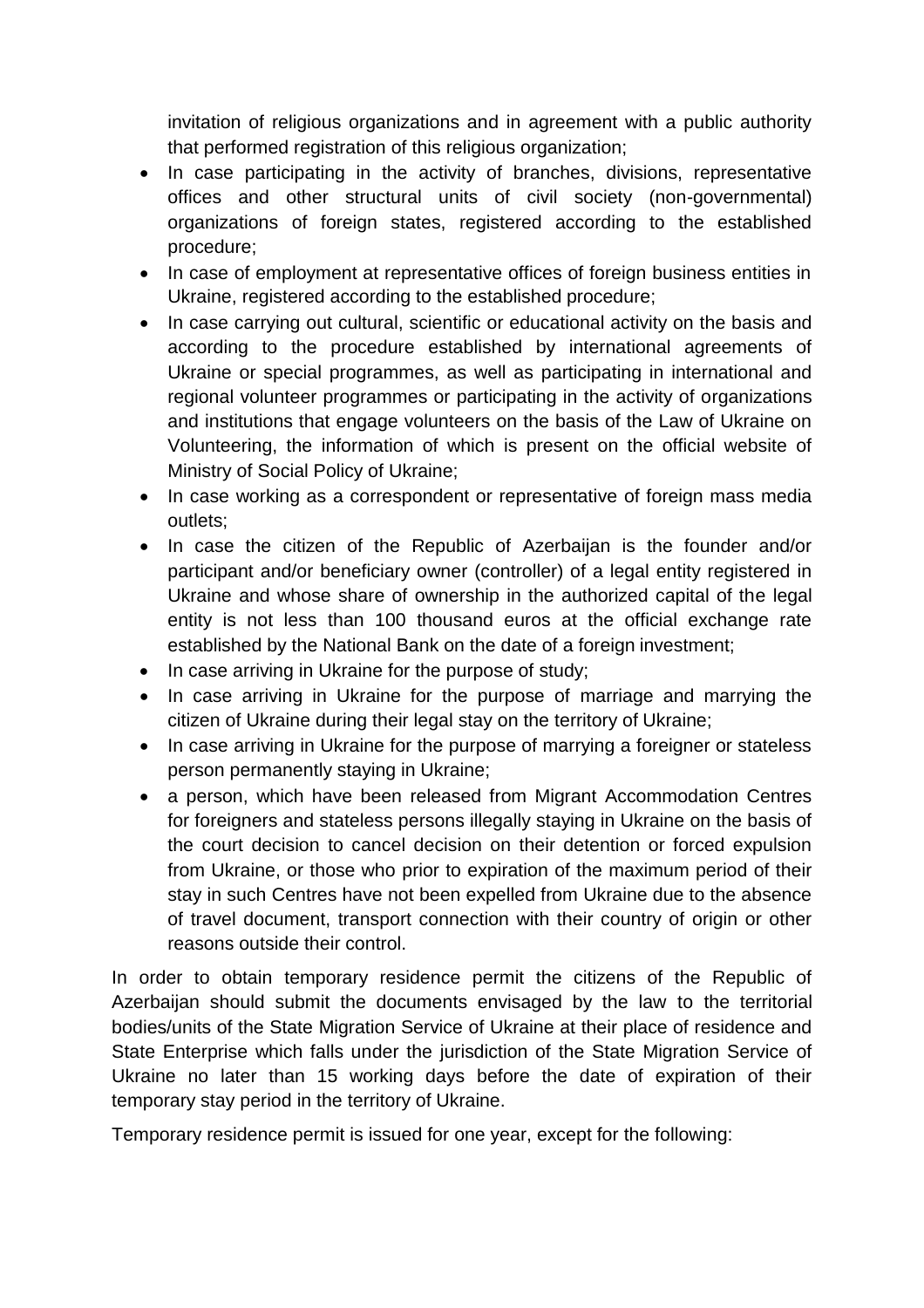- Temporary residence permit for the citizens of the Republic of Azerbaijan who arrived in Ukraine for the purpose of employment shall be issued for the duration of the term indicated in employment contract;
- Temporary residence permit for the citizens of the Republic of Azerbaijan who arrived in Ukraine for the purpose of implementing international technical assistance projects shall be issued for the duration of implementation of the relevant international technical assistance project;
- The temporary residence permit for the citizens of the Republic of Azerbaijan who are founders/participants, or beneficiary owners (controllers) of a legal entity registered in Ukraine shall be used for the period of two years;
- Temporary residence permit for the citizens of the Republic of Azerbaijan who arrived in Ukraine for the purpose of study shall be issued for the duration of study, which is indicated by the order of education institution on establishment of the education period for foreign students.

The citizens of the Republic of Azerbaijan can come and stay in Ukraine on the basis of permanent residence in accordance with the procedure established by law.

Immigration permits are granted within the immigration quotas. Immigration quotas are established by the Cabinet of Ministers of Ukraine according to the established procedure per immigrant groups:

- persons working in the areas of science and culture, whose immigration would be in the interests of Ukraine;
- highly-skilled specialists and workers who would help fill the gaps in the Ukrainian economy and whose contribution would be appreciated;
- persons who have made investment in the Ukrainian economy in the foreign converted currency equivalent to at least 100,000 (one hundred thousand) USD;
- persons who are sibling, parents or grandparent or grandchild of a Ukrainian citizen;
- persons who were formerly citizens of Ukraine;
- parents, spouses of immigrants and their minor children;
- persons who continuously lived on the territory of Ukraine for three years after they were recognized as victims of human trafficking;
- persons who have served in the Armed Forces of Ukraine for three years and longer.

Residence permits beyond the established quotas are granted to:

- a spouse if the other spouse with whom he/she is married for longer than two years is a Ukrainian citizen; children and parents of Ukrainian citizens;
- persons who are guardians of Ukrainian citizens or are under guardianship of a Ukrainian citizen;
- persons who have the right to acquire Ukrainian citizenship on the basis of their geographic origin;